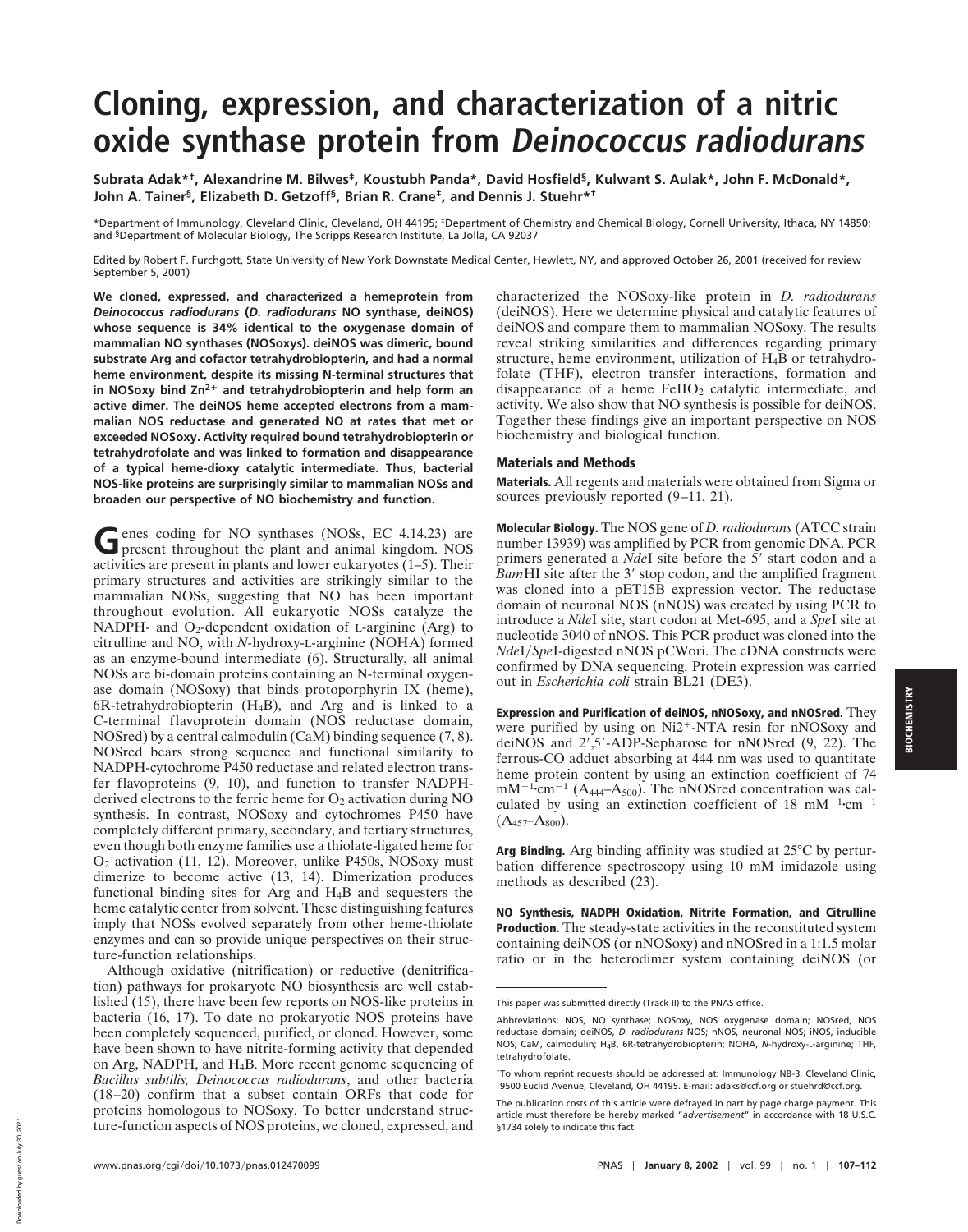



**Fig. 1.** (*A*) Aligned iNOSoxy (above) and deiNOS (below) sequences with mapped residue function, secondary structure, and contributions to the dimer interface determined from iNOSoxy structures. NOS sequences are colorcoded to highlight zinc ligands Cys-104 and Cys-109 and proximal heme ligand Cys-194 (yellow background), Arg-binding residues (cyan letters),  $H_4B$ -binding residues (red letters), and residues that form the active-center channel leading to the heme (cyan boxed). Dimer interface residues that contribute at least 5  $A^2$  of buried surface area in the unswapped state of the inducible NOSoxy domain (34) are shown with green background. Above, black arrows show  $\beta$ -strands, white boxes show  $\alpha$ -helices. Key sequence stretches involved in forming the dimer interface and cofactor binding sites are boxed in magenta and denoted, N-terminal hook, switch region (zinc loop), N-terminal pterin binding, helical T, and helical lariat. Seven additional C-terminal deiNOS residues (TGHAPTG) do not have analogs in the NOSoxy structures and are thus not shown. (*B*) Ribbon representation of the unswapped iNOSoxy dimer (34) highlighting the structural elements absent in deiNOS and surface residues conserved among NOSs. Most of the NOSoxy core (purple and red subunits) is conserved by deiNOS with the exception of the N-terminal hook, switch region, N-terminal binding pterin segments, and two peripheral loops (cyan and orange). Notably, the intermolecular zinc binding site (gray, bottom center) is not found in deiNOS, although regions that bind heme (yellow bonds) and H4B (yellow, center, on edge) are conserved. Residues that form a conserved surface patch above the active center channel and surrounding an exposed heme edge in mammalian NOSoxys (34) and are also conserved in deiNOS are highlighted (green side chains) and numbered.

nNOSoxy) monomer and G671A nNOS full-length monomer (5:1) were both determined at 25°C by using spectroscopic and HPLC fluorometric assays as described in detail (8, 24, 25).

**Measurement of Apparent**  $k_m$  **for H<sub>4</sub>B or THF.** Apparent  $k_m$  values were determined by double reciprocal analysis of the NADPHdependent nitrite formation against various concentrations of H4B or THF in a reconstitution system containing nNOSred and either deiNOS or nNOSoxy.

Heme Reduction. Optical spectra and kinetics were recorded on a Hitachi 3010 UV-visible spectrophotometer at 25°C. Reduction of heme groups was followed anaerobically in a reconstitution system containing deiNOS (or nNOSoxy) plus nNOSred in a 1:1.5 molar ratio in the presence or absence of CaM under CO gas as described (21). The heme reduction rate was monitored at 444 nm. Anaerobic reaction solutions contained ferric deiNOS or nNOSoxy  $(2.8 \mu M)$ and nNOSred (4.2  $\mu$ M), 40 mM 4-(2-hydroxyethyl)-1-piperazinepropanesulfonic acid (EPPS) buffer (pH 7.6), 300 mM NaCl, 0.9 mM EDTA, 1 mM DTT, 1 mM Arg, 20  $\mu$ M H<sub>4</sub>B, with or without  $6 \mu$ M CaM plus 1 mM Ca<sup>2+</sup>. An aliquot of NADPH solution was added to give 50  $\mu$ M to initiate heme reduction.

Optical Spectroscopy of Heme FeIIO<sub>2</sub> Formation and Decay.  $Oxygen$ binding spectra were recorded in a stopped-flow instrument equipped with a rapid scanning diode array device (Hi-Tech MG-6000, Salisbury, UK). Rapid scanning experiments involved mixing anaerobic solutions containing dithionite-reduced deiNOS or nNOSoxy, 40 mM EPPS buffer (pH 7.6), 0.5 mM DTT, 300  $\mu$ M NaCl, and 1 mM Arg with air-saturated buffer solutions at 10°C in the presence or absence of 1 mM H4B. Formation and decay of the enzyme heme complexes were followed at 410 nm  $(407 \text{ nm} \text{ for deiNOS})$  or 440 nm  $(22)$ . Signal-to-noise ratios were improved by averaging 10 individual traces. The time courses of  $FeIIO<sub>2</sub>$  complex formation and decay were best-fit to a single exponential equation with a nonlinear least-squares method as described (22).

## Results

Primary Structure Analysis. Cloning identified a 1-kb cDNA for deiNOS, coding for a 359-aa protein that has 34% identity and 52% conservation with rat nNOSoxy, and 34% identity and 50% conservation with mouse inducible NOSoxy (iNOSoxy). Similarities between primary sequences of deiNOS and mouse iNOSoxy are striking (Fig. 1*A*). Structural elements that make up the iNOS catalytic core are well conserved in deiNOS. This includes residues that contact the heme, bind the pteridine ring of H4B, and position substrate Arg above the heme. Residues



**Fig. 2.** (*A*) Spectrum of DTT-bound deiNOS and displacement of DTT upon H<sub>4</sub>B and Arg binding after incubating for 1 h at 25°C. (*B*) Kinetics of H<sub>2</sub>O<sub>2</sub>dependent NOHA oxidation by nNOSoxy and deiNOS at 25°C was measured as described in *Materials and Methods*. (*C* and *D*) Time-dependent and enzyme concentration-dependent nitrite formation from NOHA by nNOSoxy or dei-NOS in a reconstitution assay with nNOSred at 25°C in the presence of H4B and CaM and 1 mM NADPH.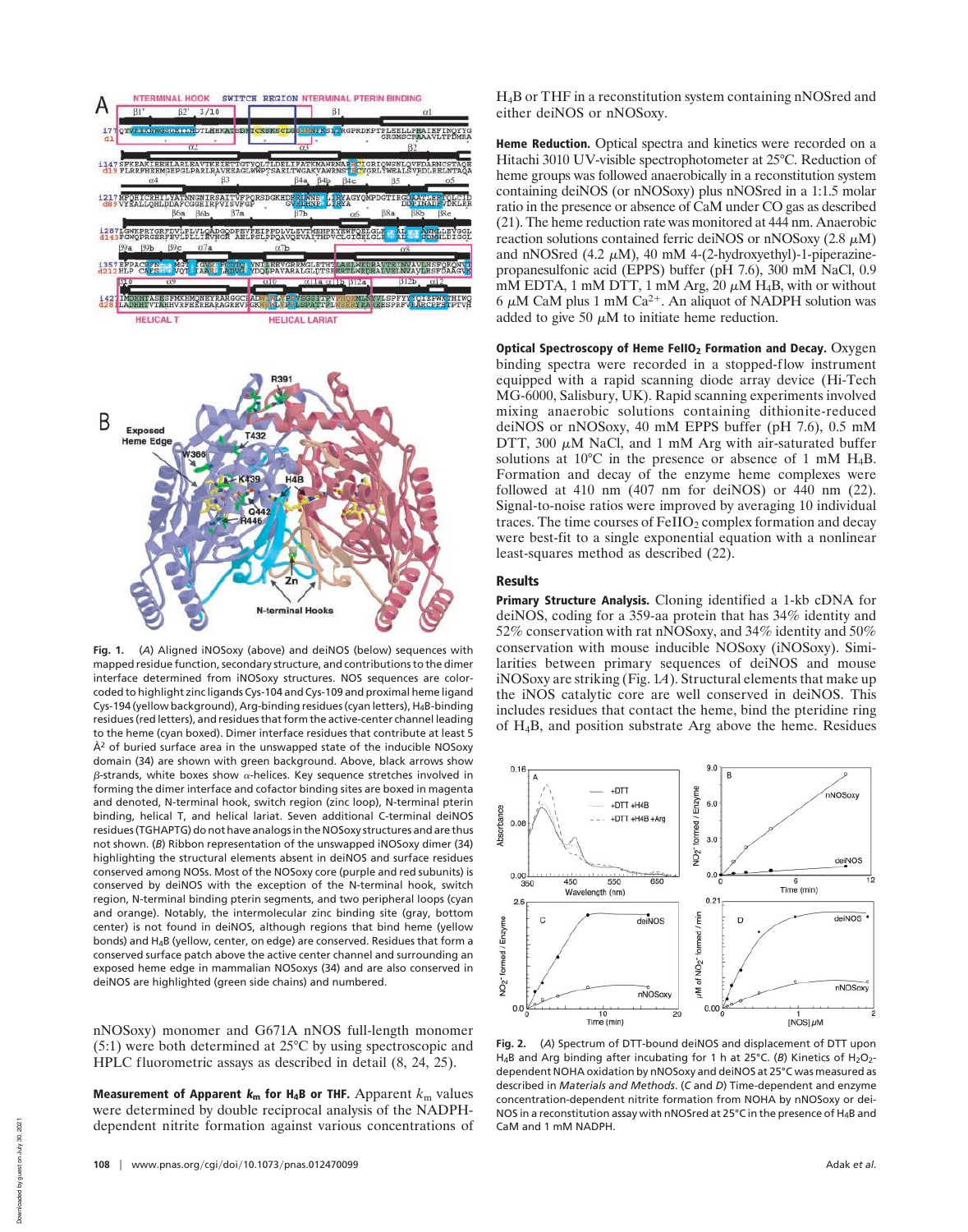**Table 1. UV-visible spectral properties of deiNOS and nNOSoxy with Arg or various heme ligands**

| Enzyme-ligand     |          | deiNOS, nm |          | nNOSoxy, nm |  |
|-------------------|----------|------------|----------|-------------|--|
| complex           | Soret    | Visible    |          | Visible     |  |
| $Fe3+-Arg$        | 393      | 650        | 393      | 650         |  |
| $Fe3+$ -imidazole | 427      | 550        | 427      | 550         |  |
| $Fe3+-DTT$        | 380, 460 | 650        | 380, 460 | 650         |  |
| $Fe3+-NO$         | 440      | 549, 589   | 440      | 549, 589    |  |
| $Fe3+-Arq$        | 410      | 560        | 412      | 560         |  |
| $Fe2+-NO$         | 436      | 560        | 436      | 560         |  |
| $Fe2+-CO$         | 444      | 540        | 444      | 540         |  |
| $Fe2+-O2$         | 427      | 560        | 427      | 560         |  |

that participate in the dimer interface or substrate binding channel are somewhat less conserved between deiNOS and iNOS. Sequence analysis predicts that the overall fold of deiNOS is very similar to iNOSoxy, and threading algorithms predict that the entire deiNOS sequence is highly compatible with structures of mammalian NOSoxy proteins. [The LOOPP threading algorithm (J. Mellar and R. Elber, Cornell Theory Center) indicated with high confidence that the deiNOS primary sequence adopts a topology similar to that of the mammalian NOSoxy dimers. The highest match (score = 15.3, global  $Z = 3.6$ , local  $Z = 3.6$ ) occurred between the deiNOS primary sequence and the structure of mouse delta 114 iNOSoxy subunit (Protein Data Bank code 2nos).] However, a notable difference is that deiNOS lacks an extended portion of N-terminal sequence found in the mammalian enzymes. In eukaryotic NOSs this region codes for a N-terminal hook and metal binding site and contains residues that participate in forming the dimer interface and binding the dihydroxypropyl side chain of H4B (Fig. 1). Two smaller deletions downstream in the deiNOS sequence correspond to surface-exposed loops in the eukaryotic NOS structure (Fig. 1*B*). Thus, deiNOS likely has a topology similar to eukaryotic NOSs and contains residues likely to generate functional Arg and H4B binding sites.

Physical and Spectral Characteristics of deiNOS. Recombinant dei-NOS migrated in a denaturing SDS/PAGE gel at a molecular mass of  $\approx$ 40 kDa, identical to its cDNA calculated molecular mass. Its migration in low-temperature PAGE and column filtration both indicated that deiNOS was predominantly dimeric in its native form (data not shown). Spectral changes obtained upon Arg or H4B binding are shown in Fig. 2*A*. Ferric deiNOS showed characteristic absorbance maxima at 460 and 380 nm, indicating its heme bound DTT to form a bis-thiolate species that is indistinguishable from nNOSoxy (24). Adding Arg caused the Soret maximum to shift from 460 to 395 nm, indicating Arg displaced DTT and caused a

shift toward five-coordinate high-spin heme. Adding H4B caused a similar spectral transition and generated a broad Soret peak at 400 nm. The data indicate that these molecules bind to deiNOS in a similar manner to eukaryotic NOSs.

We next monitored the ability of Arg to displace heme-bound imidazole in deiNOS and nNOSoxy to determine and compare their Arg binding affinity. Upon addition of Arg there was a concentration-dependent spectral shift that indicated Arg could achieve a complete displacement of heme-bound imidazole in both proteins (data not shown). The apparent  $k_d$  value for Arg in the presence of 10 mM imidazole and  $20 \mu M H_4B$  was derived by double reciprocal analysis and was  $97 \pm 10 \mu M$  and  $55 \pm 4$  $\mu$ M in deiNOS and nNOSoxy, respectively. We conclude that their Arg binding affinities are similar.

Spectra of ferric or ferrous deiNOS with small heme ligands like NO, CO, and  $O_2$  also were obtained, and their features are compared with nNOSoxy in Table 1. In general, spectra of deiNOS complexed with these ligands were identical to those previously reported for mammalian NOSs. This similarity extended to deiNOS forming stable ferrous heme-CO or heme-NO complexes in the presence of Arg (26). The spectral data suggest that deiNOS has a similar, if not identical, heme environment as nNOSoxy.

H<sub>2</sub>O<sub>2</sub>-Supported NOHA Oxidation. We next examined whether dei-NOS would oxidize NOHA to nitrite in a  $H_2O_2$ -driven reaction.  $H<sub>2</sub>O<sub>2</sub>$  binds to the NOS ferric heme to form reactive heme-oxy species that can react with Arg or NOHA in the presence or absence of H4B (25). In this reaction the heme need not acquire electrons from the NOSred or H4B. In Fig. 2*B*, the turnover number for deiNOS was 0.7 nitrite min<sup>-1</sup>,  $\approx$  12-fold slower than nNOSoxy tested in the same assay. Including 0.1 mM H4B in the assay failed to stimulate nitrite formation by deiNOS but stimulated nNOSoxy activity about 3-fold. This finding suggests that the deiNOS heme may have lower affinity toward  $H_2O_2$  or may generate a heme-oxy species that is less reactive toward NOHA than nNOSoxy.

Catalytic Activity in Two Reconstituted Systems. NO synthesis by animal NOSs involves electron transfer between reductase and oxygenase domains in a NOS dimer. Because deiNOS has no attached reductase domain, its heme can receive electrons only from an externally added reductase protein. We therefore examined its catalytic ability in two types of reconstitution systems. One involved mixing deiNOS with purified nNOSred that contained a functional CaM binding site, whereas the other involved generation of a heterodimer comprised of one deiNOS oxygenase subunit and one nNOS full-length subunit. The nNOS subunit contained a G671A mutation to prevent its forming a homodimer (24). In similar heterodimers of mammalian NOSs, functional electron transfer occurs only between the reductase domain of the full-length subunit and the surrogate oxygenase

|  |  |  |  | Table 2. Catalytic activities of deiNOS versus nNOSoxy when supported by nNOSred |
|--|--|--|--|----------------------------------------------------------------------------------|
|  |  |  |  |                                                                                  |

|                        | $NO2$ production,<br>$10^{-2}$ min <sup>-1</sup> |               | Citrulline production,<br>$10^{-2}$ min <sup>-1</sup> |               | NO synthesis |
|------------------------|--------------------------------------------------|---------------|-------------------------------------------------------|---------------|--------------|
| Reaction system        | $-can$                                           | $+CaM$        | $-CaM$                                                | $+CaM$        | $+CaM$       |
| $nNOSoxy + Arg$        | ND.                                              | ND.           | ND.                                                   | ND.           | <b>ND</b>    |
| $nNOSoxy + NOHA$       | $0.6 \pm 0.1$                                    | $1.2 \pm 0.1$ | $0.9 \pm 0.1$                                         | $1.3 \pm 0.2$ | <b>ND</b>    |
| $deiNOS + Arq$         | ND.                                              | ND.           | <b>ND</b>                                             | <b>ND</b>     | <b>ND</b>    |
| $deINOS + NOHA$        | $1 \pm 0.2$                                      | $1.5 \pm 0.2$ | $1 \pm 0.2$                                           | $1.5 \pm 0.2$ | <b>ND</b>    |
| $nNOSoxy + Arg + H4B$  | $1.2 \pm 0.1$                                    | $1.2 \pm 0.2$ | $1.2 \pm 0.1$                                         | $1.6 \pm 0.2$ | <b>ND</b>    |
| $nNOSoxy + NOHA + H4B$ | $6.2 \pm 1$                                      | $10 \pm 1$    | $8.7 \pm 1$                                           | $13 \pm 1$    | <b>ND</b>    |
| $deiNOS + Arg + H_4B$  | $1.2 \pm 0.1$                                    | $1.9 \pm 0.1$ | $1.2 \pm 0.1$                                         | $2.1 \pm 0.1$ | <b>ND</b>    |
| $deiNOS + NOHA + H4B$  | $10 \pm 1$                                       | $31 \pm 3$    | $10.7 + 1$                                            | $37 \pm 3$    | ND           |

Values represent the mean and SD for three measurements. ND means not detectable.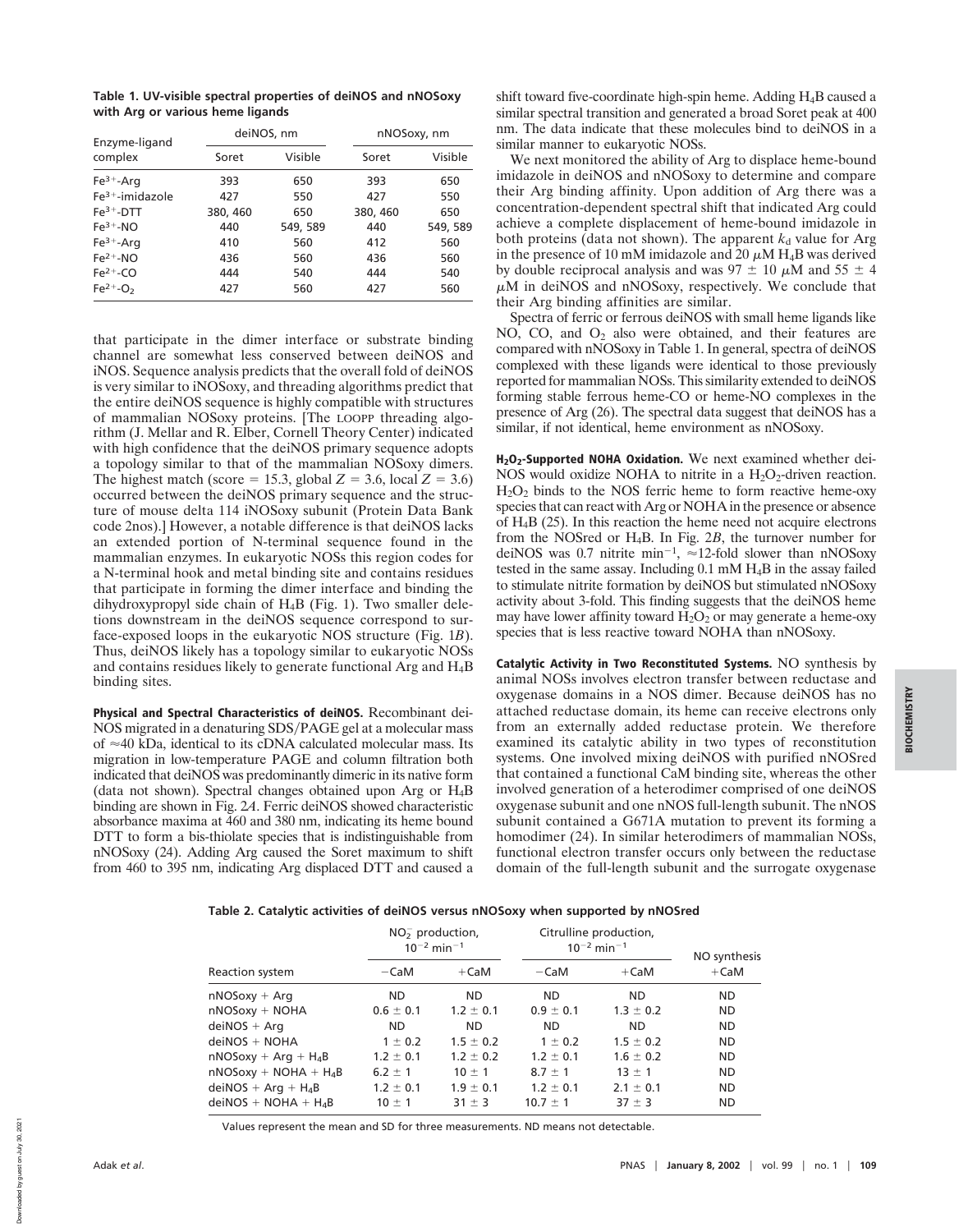| Table 3. Catalytic activities of deiNOS and nNOSoxy heterodimers |  |  |
|------------------------------------------------------------------|--|--|
|------------------------------------------------------------------|--|--|

|                             | $NO2$ production,<br>$10^{-2}$ min <sup>-1</sup> |                | Citrulline production,<br>$10^{-2}$ min <sup>-1</sup> |                 | NO synthesis   |
|-----------------------------|--------------------------------------------------|----------------|-------------------------------------------------------|-----------------|----------------|
| <b>Reaction system</b>      | -CaM                                             | $+$ CaM        | $-CaM$                                                | $+CaM$          | $+CaM$         |
| G671A nNOS/nNOSoxy          | <b>ND</b>                                        | $160 \pm 4$    | <b>ND</b>                                             | $320 \pm 3$     | ND.            |
| G671A nNOS/deiNOS           | <b>ND</b>                                        | $210 \pm 20$   | <b>ND</b>                                             | $320 \pm 40$    | ND.            |
| G671A nNOS/nNOSoxy + $H_4B$ | <b>ND</b>                                        | $1,010 \pm 40$ | $120 \pm 10$                                          | $1,200 \pm 60$  | $10.4 \pm 0.3$ |
| G671A nNOS/deiNOS + $H_4B$  | <b>ND</b>                                        | $820 \pm 20$   | $110 \pm 10$                                          | $1,000 \pm 100$ | $8.1 \pm 0.4$  |

ND, not detectable.

domain (13, 24, 27). We also repeated all reconstitution reactions by using nNOSoxy for direct comparison.

Our initial work revealed that mixtures of nNOSred plus nNOSoxy or deiNOS could catalyze conversion of either Arg or NOHA to products, but activity was greater using NOHA as substrate, consistent with previous NOS reconstitution systems (28, 29). We chose an assay condition where deiNOS or nNOSoxy dimers were present in a 0.7 molar ratio with added nNOSred. Varying the ratio of deiNOS or nNOSoxy to reductase protein from 1:1.5 to 3:1 had no effect on activity (S.A. and D.J.S., unpublished data). As shown in Fig. 2 *C* and *D*, nitrite formation from NOHA was time-dependent and enzyme concentration-dependent in reconstitution reactions that contained H4B and either deiNOS or nNOSoxy, with deiNOS being about four times more active than nNOSoxy. Compared with intact nNOS, the amount of NADPH consumed per nitrite generated by deiNOS or nNOSoxy was considerably higher in the reconstitution assay (data not shown), consistent with NADPH depletion occurring within 10 min (Fig. 2*C*). The nitrite synthesis activities of deiNOS and nNOSoxy in the reconstitution assay were  $\approx$  200 times less than intact nNOS (21), consistent with the uncoupled NADPH oxidation.

Results from reconstitution assays that mixed nNOSred with deiNOS or nNOSoxy dimers under various conditions are summarized in Table 2. Nitrite and citrulline formation were undetectable in reactions that contained Arg without H4B, but were detected in identical assays that contained NOHA as substrate. Adding H4B or CaM was clearly not obligatory. However, in reactions that contained CaM and NOHA, H4B stimulated the activity of deiNOS and nNOSoxy by 20-fold and 10-fold, respectively. In comparison to nNOSoxy, deiNOS activities ranged from being equivalent to four times more active in the presence of CaM, H4B, and NOHA. Despite their nitrite and citrulline production, none of the assays generated detectable NO in the oxyhemoglobin assay, possibly because of uncoupled NADPH oxidation generating superoxide. Our results imply that deiNOS can accept NADPH-derived electrons from free nNOSred, albeit in an uncoupled manner, to convert Arg or NOHA to citrulline and nitrite in a reaction that is further stimulated by H4B. Remarkably, under these circumstances the activity of deiNOS was equivalent or greater than nNOSoxy.

Results from our heterodimer reconstitution experiments are summarized in Table 3. Product formation by both deiNOS and nNOSoxy heterodimer depended on CaM binding, consistent with CaM triggering interdomain electron transfer in the nNOS heterodimer (24, 27). The deiNOS and nNOSoxy heterodimers displayed nearly equivalent activities under all circumstances. Moreover, we detected similar rates of NO formation in the oxyhemoglobin assay for both proteins, demonstrating that deiNOS does make NO under this circumstance.

Affinity Toward H4B and THF. We used the mixed protein reconstitution system to determine an apparent  $K<sub>m</sub>$  for H<sub>4</sub>B. Fig. 3 shows that nitrite formation by deiNOS approached  $V_{\text{max}}$  conditions near 100  $\mu$ M H<sub>4</sub>B. Reciprocal analysis gave an apparent  $K_{\rm m}$  for H<sub>4</sub>B of 10  $\pm$  2  $\mu$ M for deiNOS versus 30  $\pm$  10 nM for

nNOSoxy. Clearly, deiNOS exhibits poorer affinity toward H4B than nNOSoxy or other mammalian NOSs, whose apparent *K*<sup>m</sup> values range between 0.05  $\mu$ M and 1  $\mu$ M.

Although *D. radiodurans* does not biosynthesize H4B, it does contain THF. Because THF is a tetrahydropteridine like  $H_4B$ , we determined apparent  $K<sub>m</sub>$  values for THF in the mixed protein reconstitution assay (Fig. 3). Only deiNOS was found to productively bind THF, with apparent  $K_m$  value of 20  $\pm$  5  $\mu$ M. The estimated  $V_{\text{max}}$  for deiNOS with THF was twice the value obtained with H4B. Thus, deiNOS differs from nNOSoxy in using THF in place of H4B to support catalysis. This is also true for other bacterial NOS-like proteins (C. S. Raman, personal communication).

Heme Reduction. We compared the ability of added nNOSred to catalyze NADPH-dependent heme reduction in deiNOS or nNOSoxy as determined by CO binding under an anaerobic atmosphere. As shown in Fig. 4, about 98% of deiNOS or nNOSoxy heme iron became reduced after NADPH addition to the mixed protein reconstitution system relative to the value obtained by using dithionite, which completely reduces the heme iron independent of nNOSred. Time courses for heme reduction are shown in Fig. 4 *Insets*. Heme reduction was monophasic and slightly faster in the presence of CaM in both cases and was faster in deiNOS compared with nNOSoxy. The apparent rates are listed in Table 4. Faster heme reduction in deiNOS is consistent with its greater activity in this reconstitution assay (see Table 2). However, heme reduction in the reconstituted system was about 1,000 times slower than in intact nNOS when determined under identical conditions (30). This finding is consistent with slower catalytic activity in the reconstituted system.

Reaction of Ferrous deiNOS with O<sub>2</sub>. During NO synthesis, formation of a transient  $FeIIO<sub>2</sub>$  intermediate is prerequisite for catalysis (22, 31, 32). We used rapid-scanning stopped-flow spectroscopy to examine spectral and kinetic properties of the FeIIO<sub>2</sub> intermediate in deiNOS and to observe whether  $H_4B$ would affect its properties. An anaerobic solution of dithionite-



**Fig. 3.** Affinities and activities of deiNOS and nNOSoxy toward H4B and THF. NADPH-dependent nitrite formation was measured as a function of H4B (*Left*) or THF concentration (*Right*) in a reconstitution assay containing NOHA, CaM, and nNOSred.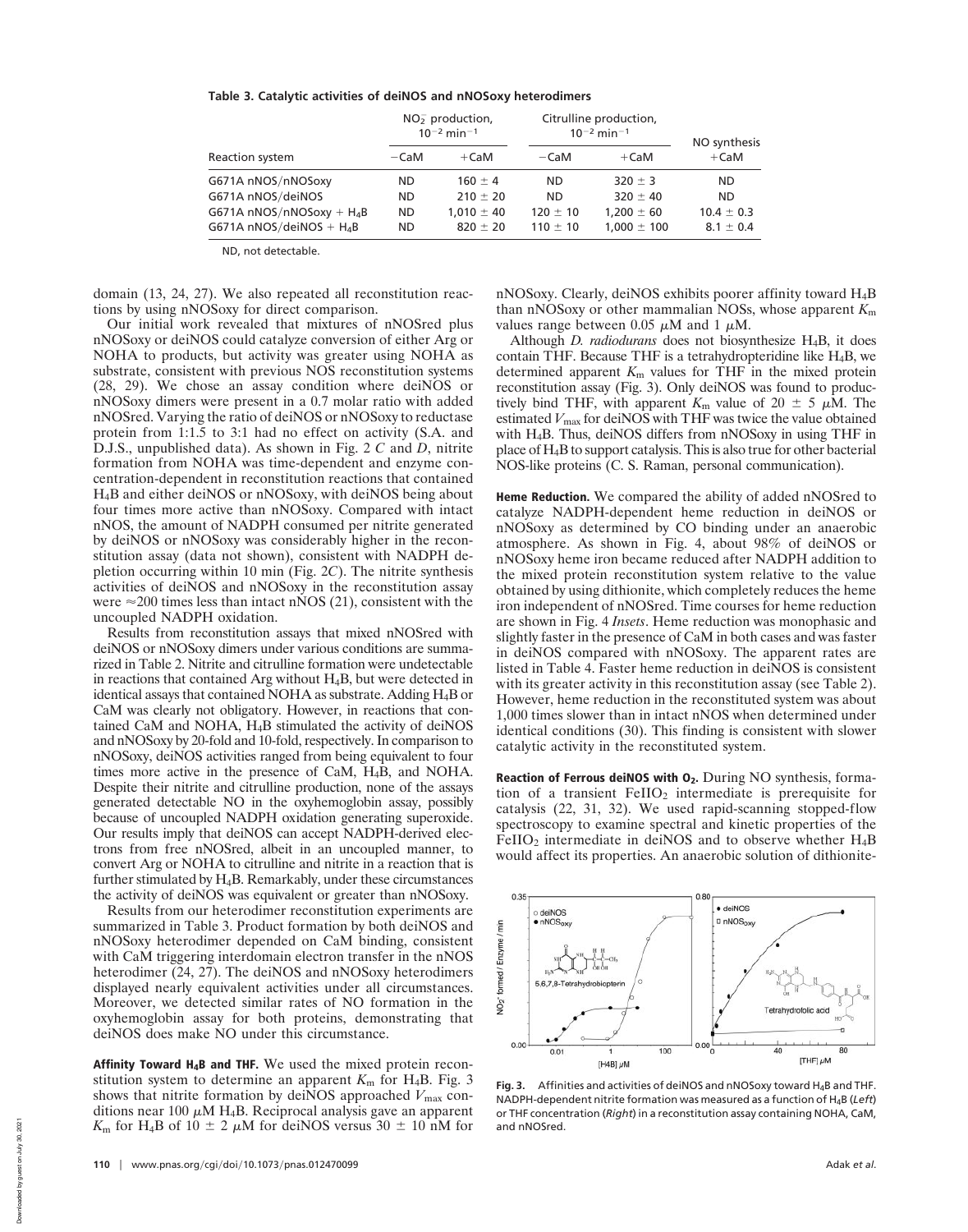

**Fig. 4.** Heme iron reduction by nNOSred in deiNOS (*Left*) versus nNOSoxy (*Right*) under anaerobic conditions. Spectra were collected before (dashed line) and after addition of 50  $\mu$ M NADPH (solid lines), and then after addition of 100  $\mu$ M dithionite (dotted line). (*Insets*) The kinetics of heme iron reduction as measured by CO binding in the presence or absence of  $Ca^{2+}$  and  $CaM$ .

reduced deiNOS (or nNOSoxy) containing Arg with or without H4B was rapid-mixed with air-saturated buffer at 10°C. Groups of spectra were recorded to follow formation and decay of the FeIIO<sub>2</sub> intermediate (Fig. 5) The initial ferrous species had a Soret peak at 407 nm and converted to a transient species with Soret peak at 427 nm in both deiNOS and nNOSoxy. In deiNOS the transient species Soret peak was less well defined and built up to a lesser extent. Both transient species converted to stable ferric enzymes that displayed a Soret peak at 395 nm and visible absorbance band at 650 nm (Fig. 5). Thus, deiNOS formed a  $FeIIO<sub>2</sub>$  intermediate that is quite similar to nNOSoxy.

Formation and decay kinetics of the  $FeIIO<sub>2</sub>$  intermediate were determined by monitoring absorbance change at 407 or 440 nm versus time. The direction of absorbance change at these two wavelengths was reversed as expected (see Fig. 5), but otherwise proceeded with identical kinetics (data not shown), as found previously for nNOSoxy (22). Spectral change during the  $O_2$ binding or  $FeIIO<sub>2</sub>$  decay phases was best described by a single exponential equation in all cases, suggesting both transitions are monophasic. FeIIO<sub>2</sub> formation was somewhat slower in deiNOS compared with nNOSoxy at the  $O_2$  concentration used here (Table 4) and was unaffected by added  $H_4B$  in both proteins, consistent with  $H_4B$  not significantly affecting  $O_2$  binding kinetics in animal NOSs  $(22)$ . FeIIO<sub>2</sub> disappearance in H<sub>4</sub>B-free deiNOS was three times faster compared with nNOSoxy. Adding  $H_4B$  to deiNOS increased this rate by about 3-fold, whereas  $H_4B$ addition to nNOSoxy caused a 60-fold acceleration in its  $FeIIO<sub>2</sub>$ disappearance, as reported  $(22)$ . Thus, in the presence of  $H_4B$ ,  $FeIIO<sub>2</sub>$  disappearance in deiNOS was three times slower compared with nNOSoxy (Table 4).

## **Discussion**

The NOS-like protein of *D. radiodurans* provides unique perspective on NOS structure-function. For example, deiNOS was dimeric and catalytically active despite its missing an N-terminal segment that is conserved among most animal NOSs. This segment contains a N-terminal hook that helps form the dimer interface, two cysteine residues that form a metal ion binding site  $(Zn^{2+})$  at the dimer interface, and several residues that bind the

dihydroxypropyl side chain of H4B (refs. 11, 12, 33, and 34; see Fig. 1). Apparently, these elements are not essential for deiNOS dimerization,  $H_4B$  and Arg binding, proper heme complex formation with NO, CO, or  $O_2$ , or electron import from a separate reductase domain for catalysis. This finding differs from how loss of these N-terminal elements affect certain animal NOSs. In iNOSoxy, deletion of the first 117 aa removes its N-terminal hook, metal binding site, and residues interacting with the H4B side chain. This deletion generated a thiol-ligated heme protein that was monomeric and catalytically inactive and had no capacity to bind  $H_4B$  or Arg or form a homodimer (35). In the case of endothelial NOS, deletion of the first 105 residues also removed the three N-terminal elements, but did not completely abolish dimerization, substrate and H4B binding, and catalysis (36). Regarding nNOS, two alternatively spliced variants that are missing the N-terminal hook and metal binding site (37), or missing both of these elements plus residues that bind the H4B side chain (38), displayed normal or minimal activity, respectively, when expressed in animal cells. Thus, a picture is emerging where NOS isoforms exhibit a range of dependence on the three structural elements contained in the N terminal, with iNOS at one extreme and deiNOS at the other.

Our current work defines two reconstitution methods (added nNOSred, and heterodimer formation) for studying prokaryotic NOSs regarding catalysis and structure-function. Remarkably, dei-NOS oxidized Arg or NOHA when supported by nNOSred and was more active than nNOSoxy in this setting. Its greater activity correlated with a faster rate of heme reduction. DeiNOS must have a competent docking site for the nNOSred to allow electron transfer and catalysis. However, heme reduction was still very slow and was associated with uncoupled NADPH consumption in this particular reconstitution system. Similar results were reported in reconstitution studies with separate iNOS oxygenase and reductase domains (28). This finding is consistent with heme reduction in animal NOSs requiring specific interactions in an intact dimer rather than collisions between free reductase and oxygenase domains in solution. However, because deiNOS has no attached reductase domain, it must normally rely on interactions with a separate redox partner to receive electrons. Our current results suggest that its native redox partner probably differs significantly from nNOSred. Indeed, the genome of *D. radiodurans* codes for no flavoproteins that match cytochrome P450 reductase or nNOSred, although several alternative electron transfer proteins are present (20).

deiNOS also oxidized Arg when it was part of a heterodimer that contained full-length G671A nNOS as the partner subunit. The oxyhemoglobin assay directly demonstrated that deiNOS can generate NO. Remarkably, heterodimers containing deiNOS or nNOSoxy displayed equivalent rates of NO synthesis that were well coupled to their NADPH consumption. Thus, interactions between the deiNOS subunit and the mammalian reductase domain were fully functional in a heterodimer, despite their distant evolutionary relationship and the fact that a 350-aa N-terminal segment is missing in deiNOS. Studies with NOS chimeras have shown that electrons can transfer between domains from different isoforms (i.e., nNOS and endothelial NOS reductase domains transferred electrons at their native rates to either nNOS or endothelial NOS oxygenase domains) (30). Thus, an interaction surface may be

**Table 4. Rates of NADPH-dependent ferric heme reduction and FeIIO2 complex formation and decay in deiNOS and nNOSoxy**

| Enzyme            | Heme reduction, $10^{-3}$ s <sup>-1</sup> |                                | FellO <sub>2</sub> formation, $s^{-1}$ |                      | FellO <sub>2</sub> decay, $s^{-1}$ |                        |
|-------------------|-------------------------------------------|--------------------------------|----------------------------------------|----------------------|------------------------------------|------------------------|
|                   | $-CaM$                                    | $+CaM$                         | $-HAB$                                 | $+HAB$               | $-HAB$                             | $+H_4B$                |
| nNOSoxy<br>deiNOS | $1.5 \pm 0.2$<br>$2.3 \pm 0.3$            | $3.0 \pm 0.4$<br>$5.7 \pm 0.7$ | $200*$<br>$72 + 4$                     | $163*$<br>$60 \pm 6$ | $0.14*$<br>$1.37 \pm 0.04$         | $10*$<br>$3.9 \pm 0.2$ |

\*Values were taken from ref. 22.